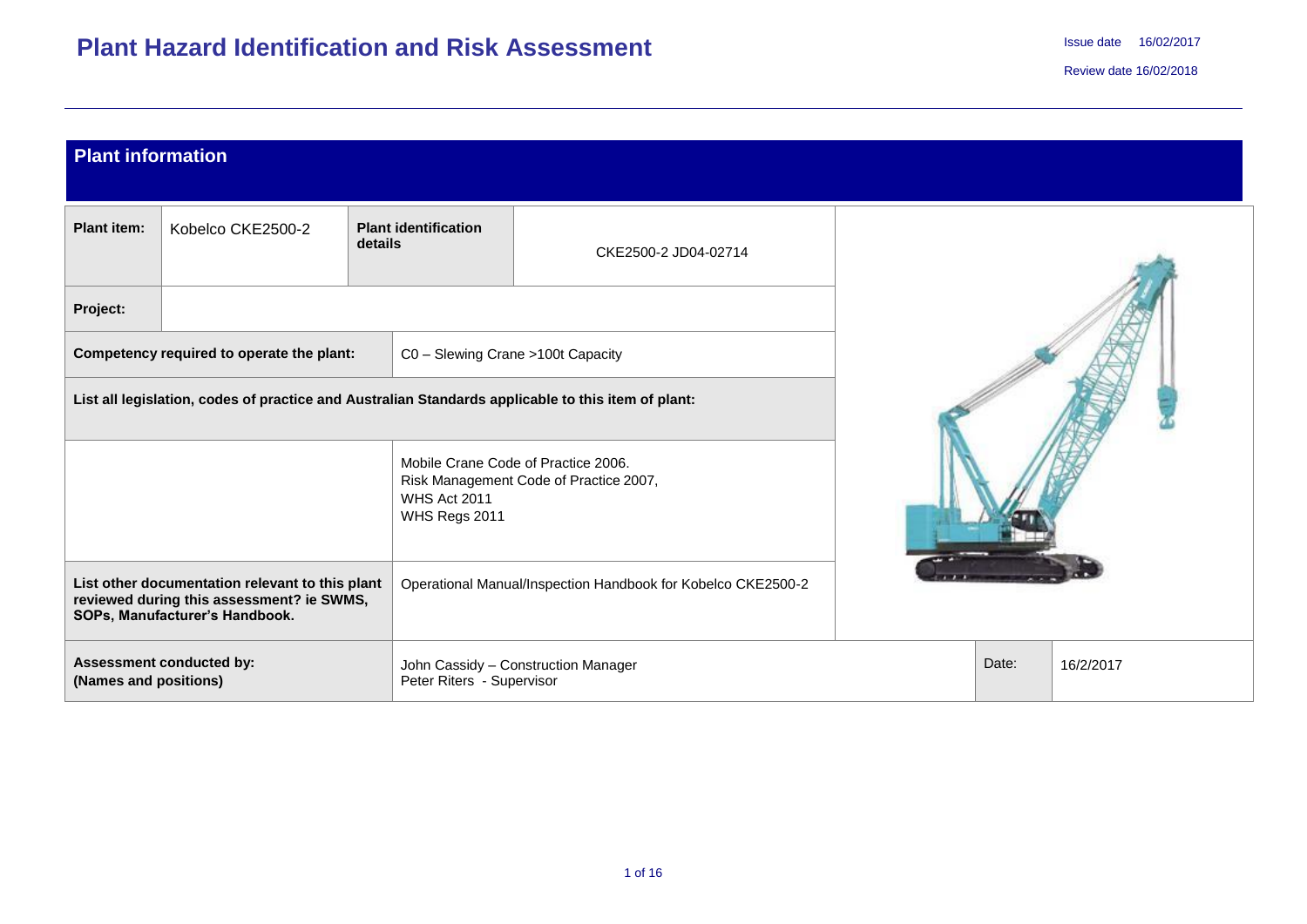The following risk ranking criteria are used to assess the level of risk for the various aspects involved in a design. Higher risks require increased levels of control.

|             | Consequence                                                                                 | Safety                                                         |      |                                                                                                  | Probability                                                        |                |                 |          |       |             |
|-------------|---------------------------------------------------------------------------------------------|----------------------------------------------------------------|------|--------------------------------------------------------------------------------------------------|--------------------------------------------------------------------|----------------|-----------------|----------|-------|-------------|
| Substantial | Cannot achieve<br>key team or major                                                         | Class 1<br>Almost<br>Certain<br>(Fatal<br>Incident)            |      |                                                                                                  | Threat can be expected to occur.<br>75%-99%                        | $\overline{5}$ | 10              | 18       | 23    | 25          |
|             | program milestone,<br>$> x$ days                                                            |                                                                |      | Likely                                                                                           | Threat will quite commonly<br>occur. 50%-75%                       | $\overline{4}$ | 9               | 17       | 20    | 24          |
| Major       | Major slip in key<br>milestone or critical<br>path impacted; X-X                            | Class 1<br>(Permanent<br>Injury)                               | Risk | Possible                                                                                         | Threat may occur occasionally.<br>25%-50%                          | 3              | 8               | 13       | 19    | 22          |
|             | Days Slip                                                                                   |                                                                |      | Unlikely                                                                                         | Threat could infrequently occur.                                   | $\overline{2}$ |                 | 12       | 15    | 21          |
| Moderate    | Major slip in key<br>milestone; not able<br>to meet needed<br>date, X-X Days Slip           | Class 2<br>(Lost Injury<br>Time)                               |      | Rare                                                                                             | 10%-25%<br>Threat may occur in exceptional<br>circumstance. 0%-10% |                | $6\phantom{.}6$ | 11       | 14    | 16          |
| Minor       | Additional<br>resources/re-<br>planning required to<br>meet need/key date,<br>X-X Days Slip | Class 3<br>(Minor injury,<br>medical<br>treatment<br>required) |      | <b>Extreme Threat</b><br>Very High Threat<br><b>High Threat</b><br>Moderate Threat<br>Low Threat |                                                                    | Negligible     | Minor           | Moderate | Major | Substantial |
| Negligible  | Minimal or no key<br>impact on dates,<br>X-X Days Slip                                      | Class 3<br>(Slight injury<br>First Aid)                        |      |                                                                                                  |                                                                    |                |                 |          |       |             |

Note: Existing Safe Work Method Statements (SWMS) etc are to be reviewed along with other control measures relating to the plant. If the assessment identifies that a SWMS SOP etc is not fit for the purpose, note this as a corrective action required in the **Additional Controls** section.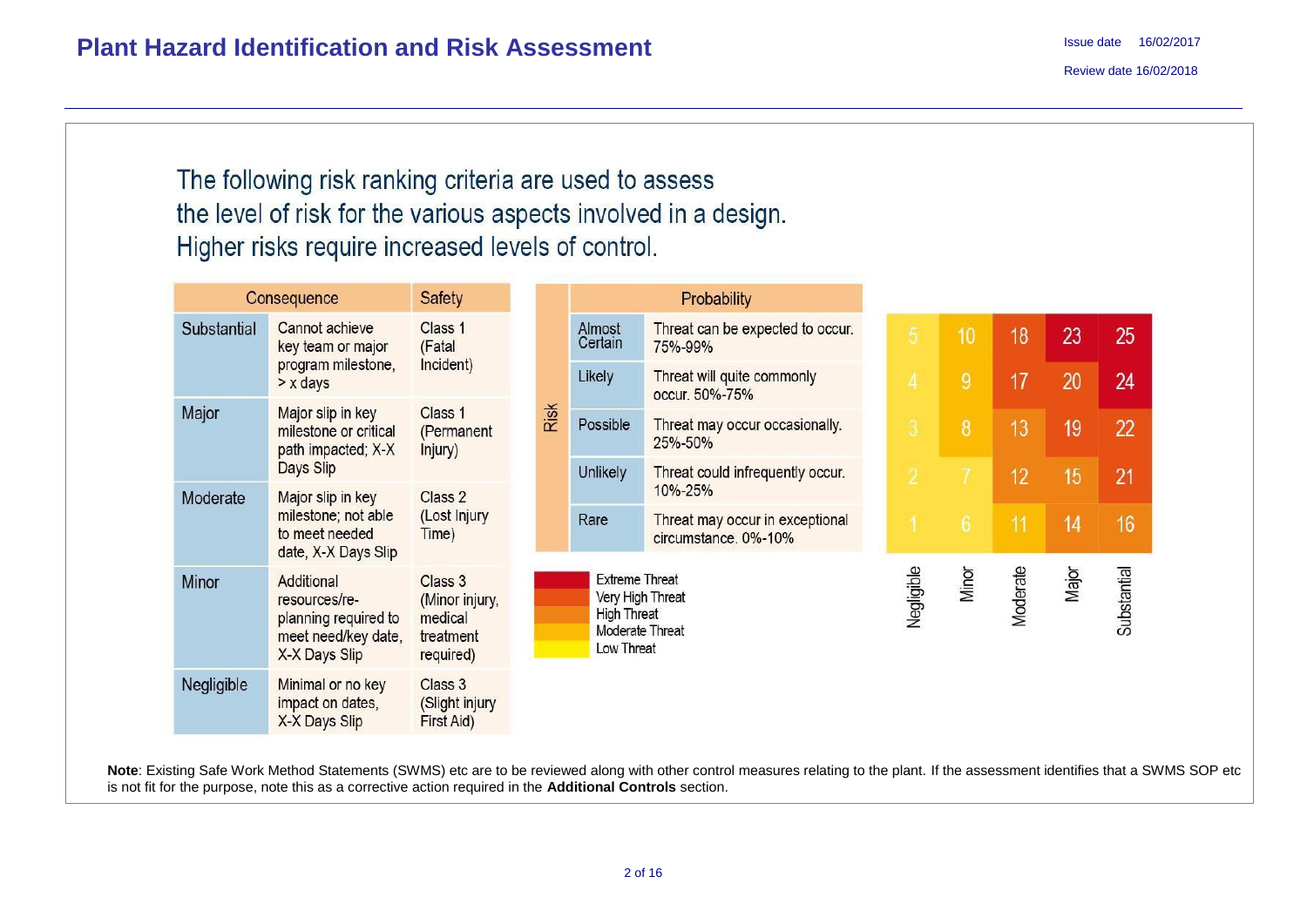| Maintenance/repair being assessed:                                                       |                                                                                                                                                                    |                                          |  |                       |                                                                                                    |                                                                                                                                                                                                                                                                                   |  |  |  |
|------------------------------------------------------------------------------------------|--------------------------------------------------------------------------------------------------------------------------------------------------------------------|------------------------------------------|--|-----------------------|----------------------------------------------------------------------------------------------------|-----------------------------------------------------------------------------------------------------------------------------------------------------------------------------------------------------------------------------------------------------------------------------------|--|--|--|
| No. of employees working on (or likely to be<br>working on) plant:                       |                                                                                                                                                                    |                                          |  |                       |                                                                                                    | <b>Estimate duration of activity</b>                                                                                                                                                                                                                                              |  |  |  |
|                                                                                          | Type of activity:                                                                                                                                                  | <b>Scheduled frequency.</b>              |  |                       | By Whom.                                                                                           | <b>Location of Maintenance.</b>                                                                                                                                                                                                                                                   |  |  |  |
|                                                                                          | $\boxtimes$ Scheduled.                                                                                                                                             | Daily<br>$\bullet$                       |  | Operator              |                                                                                                    | $\boxtimes$ On site - $\Box$ Off site.                                                                                                                                                                                                                                            |  |  |  |
| As per Kobelco Manufacturer's Handbook -<br>Inspections to be carried out:               |                                                                                                                                                                    | 500 hours<br>$\bullet$                   |  | <b>Service Fitter</b> |                                                                                                    | $\boxtimes$ On site - $\Box$ Off site.                                                                                                                                                                                                                                            |  |  |  |
|                                                                                          | Competent Person may be any of the following.                                                                                                                      | 1000 Hours<br>$\bullet$                  |  | <b>Service Fitter</b> |                                                                                                    | $\boxtimes$ On site - $\Box$ Off site.                                                                                                                                                                                                                                            |  |  |  |
| Electrician<br><b>Service Fitter</b>                                                     |                                                                                                                                                                    | 1500 Hours<br>$\bullet$                  |  | <b>Service Fitter</b> |                                                                                                    | $\boxtimes$ On site - $\Box$ Off site.                                                                                                                                                                                                                                            |  |  |  |
| <b>Boilermaker</b>                                                                       |                                                                                                                                                                    | 2000 Hours<br>$\bullet$                  |  | <b>Service Fitter</b> |                                                                                                    | $\boxtimes$ On site - $\Box$ Off site.                                                                                                                                                                                                                                            |  |  |  |
| Supervisor                                                                               |                                                                                                                                                                    | 2500 Hours                               |  | <b>Service Fitter</b> |                                                                                                    | $\boxtimes$ On site - $\Box$ Off site.                                                                                                                                                                                                                                            |  |  |  |
|                                                                                          |                                                                                                                                                                    | 3000 Hours<br>$\bullet$                  |  | <b>Service Fitter</b> |                                                                                                    | $\boxtimes$ On site - $\Box$ Off site.                                                                                                                                                                                                                                            |  |  |  |
|                                                                                          | $\boxtimes$ Unscheduled.                                                                                                                                           | When and if it malfunctions              |  | <b>Service Fitter</b> |                                                                                                    | $\boxtimes$ On site - $\Box$ Off site.                                                                                                                                                                                                                                            |  |  |  |
| <b>Competency</b><br>requirements for<br>maintenance: (e.g.<br>electrical, welding, etc) | All inspections maintenance and repairs shall be carried out by a competent person.<br>inspection and testing of hydraulic systems.                                |                                          |  |                       | including knowledge of non-destructive testing methods, and AS/NZS 1554: Structural steel welding. | (a) A competent person inspecting welding on a crane should have suitable knowledge and experience in the inspection and testing of welds,<br>(b) A competent person inspecting hydraulic systems and circuitry on the crane should have suitable knowledge and experience in the |  |  |  |
| <b>References (Australian</b><br><b>Standards, maintena</b><br>nce manuals etc):         | Mobile crane of Practice 2006. Risk Management Code of Practice 2007, WHS Act 2011, WHS Regs 2011, Operational Manual/Inspection<br>Handbook for Kobelco CKE2500-2 |                                          |  |                       |                                                                                                    |                                                                                                                                                                                                                                                                                   |  |  |  |
| <b>Identified energy</b><br>sources:                                                     | N/A                                                                                                                                                                | <b>State Method of isolation:</b><br>N/A |  |                       |                                                                                                    |                                                                                                                                                                                                                                                                                   |  |  |  |
| Other permit to<br>work required?                                                        | TYes √No                                                                                                                                                           | If Yes, which<br>permits:                |  |                       |                                                                                                    |                                                                                                                                                                                                                                                                                   |  |  |  |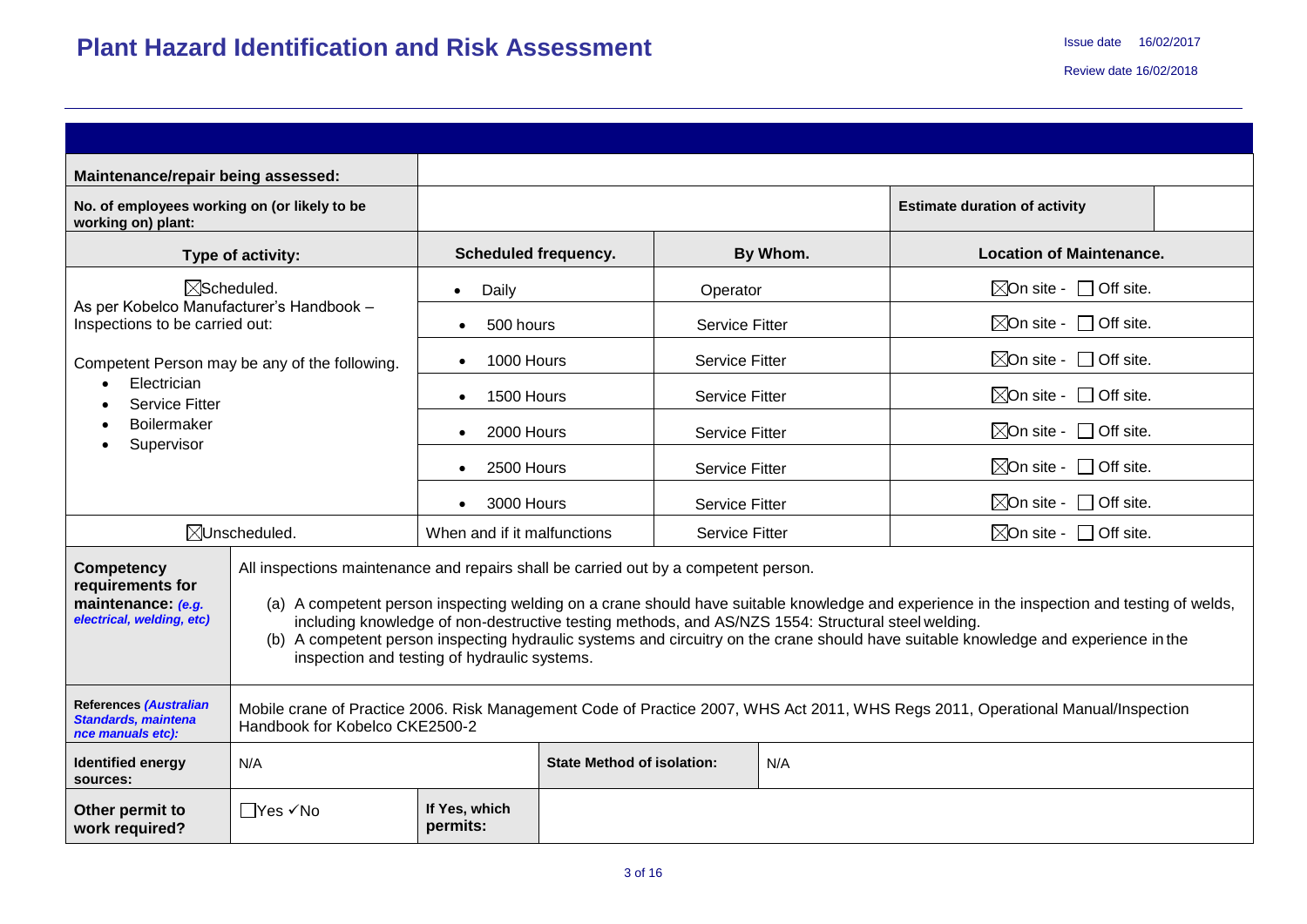|                                                                                                  | Hazard identification and risk assessment during operations and/or maintenance activities             |                                            |              |                  |                    |                                                                                                                                                                                                                                                                                                                                                                                     |              |                                          |                    |
|--------------------------------------------------------------------------------------------------|-------------------------------------------------------------------------------------------------------|--------------------------------------------|--------------|------------------|--------------------|-------------------------------------------------------------------------------------------------------------------------------------------------------------------------------------------------------------------------------------------------------------------------------------------------------------------------------------------------------------------------------------|--------------|------------------------------------------|--------------------|
| <b>Section 1</b><br>apply to the plant.                                                          | Put an X if the hazard does apply to the plant. Leave blank if the hazard does not                    |                                            |              |                  | <b>Section 4</b>   | Then indicate the Consequence, Likelihood and Risk Rating.                                                                                                                                                                                                                                                                                                                          |              |                                          |                    |
| <b>Section 2</b>                                                                                 | Write where on the plant the hazard exists.                                                           |                                            |              |                  | <b>Section 5</b>   | Write the existing Controls and relevant Comments relating to additional<br>controls required                                                                                                                                                                                                                                                                                       |              |                                          |                    |
| <b>Section 3</b>                                                                                 | Indicate when the exposure is likely to occur? During Operations (O),<br>Maintenance (M) or Both (B). |                                            |              |                  | Section 6          | Indicate the residual risk taking into account controls being implemented after<br>considering applicable legislation, Codes, Standards, etc.                                                                                                                                                                                                                                       |              |                                          |                    |
| <b>SECTION 1</b><br>Hazard category and                                                          | <b>SECTION 2</b><br>Where on this plant does this                                                     | <b>SECTION 3</b><br><b>Exposure during</b> |              | <b>Section 4</b> |                    | <b>SECTION 5</b><br>Controls and comments                                                                                                                                                                                                                                                                                                                                           |              | <b>SECTION 6</b><br><b>Residual Risk</b> |                    |
| examples                                                                                         | hazard exist?                                                                                         | O M or B?                                  | Consequence  | Likelihood       | <b>Risk Rating</b> |                                                                                                                                                                                                                                                                                                                                                                                     | Consequence  | Likelihood                               | <b>Risk Rating</b> |
| Entanglement - Yes ⊠No                                                                           |                                                                                                       |                                            |              |                  |                    | Can anyone's hair, clothing, gloves, necktie, jewellery, rags and other materials become entangled with moving parts of plant, or materials in motion?                                                                                                                                                                                                                              |              |                                          |                    |
| $\boxtimes$ Arms, hands, fingers,<br>or upper body.<br>$\boxtimes$ Legs, feet, or lower<br>body. | Pinch points.<br>Crush points.                                                                        | B                                          | <b>MAJOR</b> | P                | 19                 | Competent personnel.<br>Spotters.                                                                                                                                                                                                                                                                                                                                                   | <b>MAJOR</b> | R.                                       | 14                 |
| $\boxtimes$ Hair, clothing, or<br>jewellery.                                                     |                                                                                                       |                                            |              |                  |                    | Effective Communication.                                                                                                                                                                                                                                                                                                                                                            |              |                                          |                    |
| $\Box$ Isolation of energy<br>source.                                                            |                                                                                                       |                                            |              |                  |                    |                                                                                                                                                                                                                                                                                                                                                                                     |              |                                          |                    |
| $\Box$ Cleaning brushes.                                                                         |                                                                                                       |                                            |              |                  |                    |                                                                                                                                                                                                                                                                                                                                                                                     |              |                                          |                    |
| Crushing - Yes $\boxtimes$ No                                                                    |                                                                                                       |                                            |              |                  |                    | Can anyone be crushed due to falling, uncontrolled or unexpected movement of plant or its load, lack of capacity to slow, stop or immobilise the plant, tipping or rolling over, parts of plant<br>collapsing, contact with moving parts during testing, inspection, maintenance, cleaning or repair, thrown off, under or trapped between plant and materials or fixed structures? |              |                                          |                    |
| $\boxtimes$ Materials falling or<br>being ejected from<br>working area.                          | Falling loads                                                                                         | B                                          | <b>MAJOR</b> | P                | 19                 | Competent personnel. Spotters,<br>Effective communication, Barricades                                                                                                                                                                                                                                                                                                               | <b>MAJOR</b> | R.                                       | 14                 |
| ⊠Uncontrolled<br>movement of loads.                                                              | Crush injury.<br>Falling loads.<br>Crane tipping over.                                                | B                                          | S            | P                | 22                 | Competent operator / dogman.<br>Correct slinging of loads.<br>PPE to be worn.<br>Effictive communication.                                                                                                                                                                                                                                                                           | S            | R.                                       | 16                 |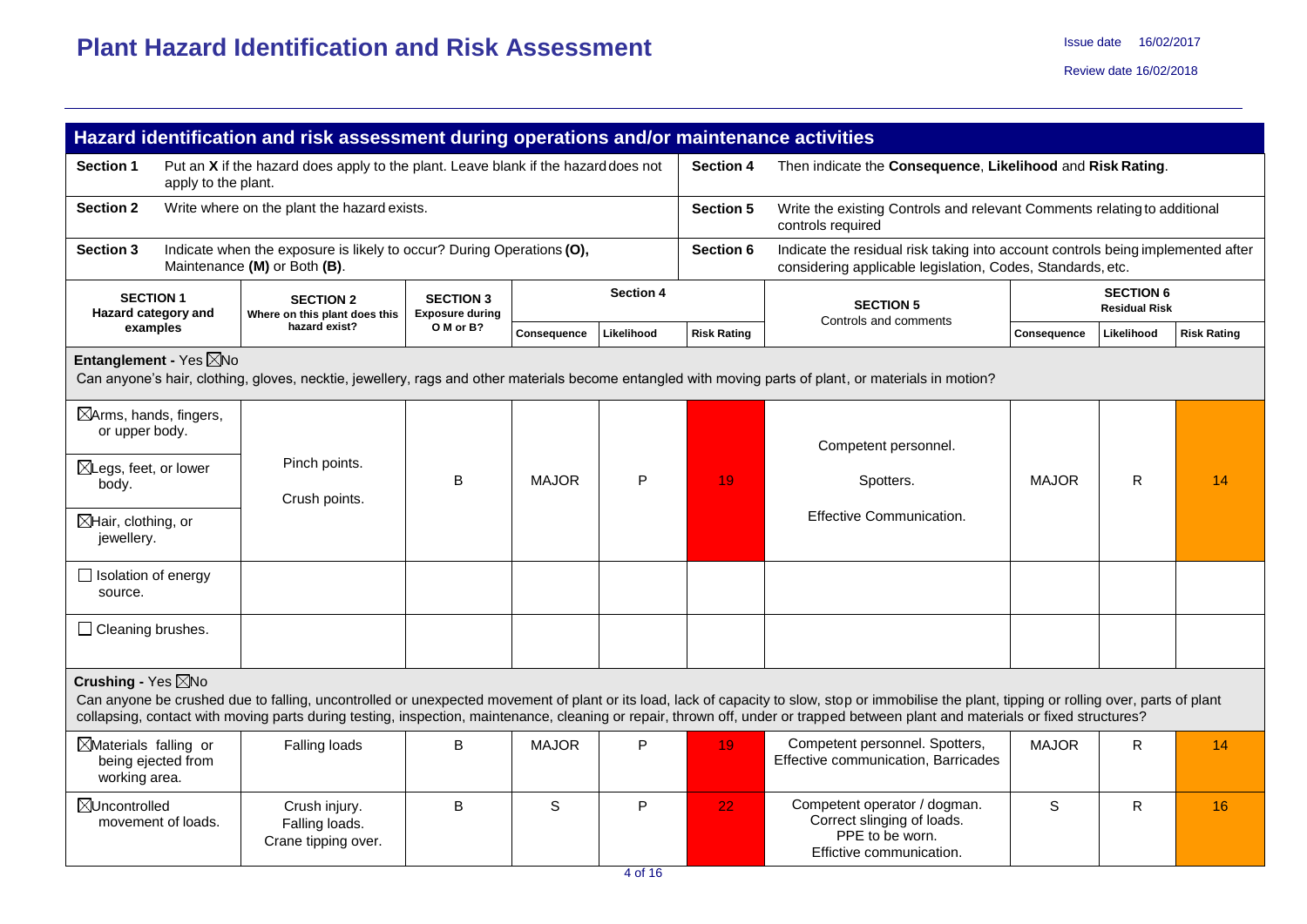| $\Box$ Nip points.                                                          |                                                        |                |              |   |    |                                                                                                                                                                |              |              |    |
|-----------------------------------------------------------------------------|--------------------------------------------------------|----------------|--------------|---|----|----------------------------------------------------------------------------------------------------------------------------------------------------------------|--------------|--------------|----|
| $\Box$ Inability to slow, stop<br>or immobilise plant.                      |                                                        |                |              |   |    |                                                                                                                                                                |              |              |    |
| $\Box$ Isolation of energy<br>sources.                                      |                                                        |                |              |   |    |                                                                                                                                                                |              |              |    |
| $\Box$ In-running<br>rollers/gear sets.                                     |                                                        |                |              |   |    |                                                                                                                                                                |              |              |    |
| $\boxtimes$ Plant tipping or rolling<br>over.                               | Crush injury.<br>Falling loads.<br>Crane tipping over. | B              | S            | P | 22 | Competent operator / dogman.<br>Correct slinging of loads.<br>PPE to be worn.<br>Effective communication.                                                      | $\mathsf{s}$ | $\mathsf{R}$ | 16 |
| $\boxtimes$ Parts of plant closing<br>or collapsing.                        | Boom collapse,<br>Structual failure                    | B              | S            | P | 22 | Competent operator / dogman.<br>Correct slinging of loads.<br>PPE to be worn.<br>Effective communication.                                                      | S            | R            | 16 |
| $\boxtimes$ Trapping between<br>plant and materials<br>or fixed structures. | Counterweight Slew                                     | $\overline{B}$ | S            | P | 22 | Competent operator / dogman.<br>Rope certificates in place.<br>Platform certificates.<br>Correct slinging of loads.<br>PPE to be worn.<br>Clear communication. | S            | $\mathsf{R}$ | 16 |
| $\boxtimes$ Failure resulting in<br>loss of contents or<br>load.            | Incorrect rigging                                      | $\sf B$        | S            | P | 22 | Competent operator / dogman.<br>Rope certificates in place.<br>Platform certificates.<br>Correct slinging of loads.<br>PPE to be worn.<br>Clear communication. | S            | $\mathsf{R}$ | 16 |
| ⊠Falling objects.                                                           | Crush injury.<br>Falling loads.<br>Crane tipping over. | B              | <sub>S</sub> | P | 22 | Competent operator / dogman.<br>Rope certificates in place.<br>Platform certificates.<br>Correct slinging of loads.<br>PPE to be worn.<br>Clear communication. | S            | R.           | 16 |
| $\boxtimes$ Load falling/moving<br>due to power loss or<br>plant failure.   | Crush injury.<br>Falling loads.<br>Crane tipping over. | B              | S            | P | 22 | Competent operator / dogman.<br>Correct slinging of loads.<br>PPE to be worn.<br>Effective communication.                                                      | S            | $\mathsf{R}$ | 16 |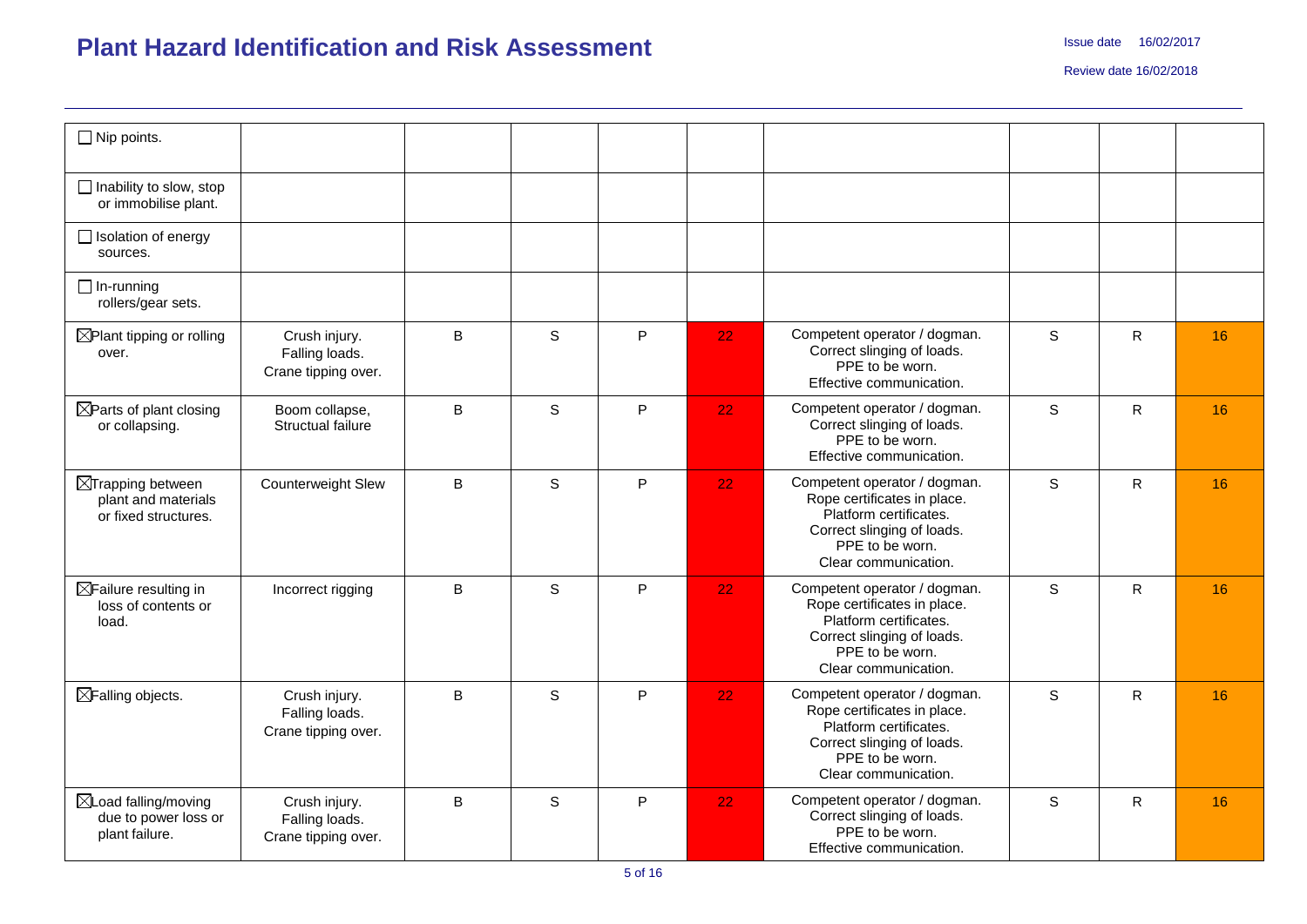| □ Other (please<br>specify).                                                                                                                                                                                                                   |                                          |          |            |    |                 |                                                                                            |            |              |    |  |  |  |
|------------------------------------------------------------------------------------------------------------------------------------------------------------------------------------------------------------------------------------------------|------------------------------------------|----------|------------|----|-----------------|--------------------------------------------------------------------------------------------|------------|--------------|----|--|--|--|
| Cutting/ Stabbing/ Puncturing - Yes ⊠No<br>Can anyone be cut, stabbed or punctured by coming in contact with moving plant or parts, sharp or flying objects, work pieces ejected, work pieces disintegrated or other factors not<br>mentioned? |                                          |          |            |    |                 |                                                                                            |            |              |    |  |  |  |
| □ Contact with sharp<br>parts.                                                                                                                                                                                                                 |                                          |          |            |    |                 |                                                                                            |            |              |    |  |  |  |
| $\Box$ Contact with flying<br>parts or work pieces.                                                                                                                                                                                            |                                          |          |            |    |                 |                                                                                            |            |              |    |  |  |  |
| Parts or work pieces<br>breaking<br>(disintegrating).                                                                                                                                                                                          |                                          |          |            |    |                 |                                                                                            |            |              |    |  |  |  |
| □ Work pieces ejected.                                                                                                                                                                                                                         |                                          |          |            |    |                 |                                                                                            |            |              |    |  |  |  |
| $\Box$ Movement of plant or<br>components.                                                                                                                                                                                                     |                                          |          |            |    |                 |                                                                                            |            |              |    |  |  |  |
| $\Box$ Isolation of energy<br>sources.                                                                                                                                                                                                         |                                          |          |            |    |                 |                                                                                            |            |              |    |  |  |  |
| $\boxtimes$ Body or body parts<br>caught between<br>moving components.                                                                                                                                                                         | Hand caught between<br>sheaves and ropes | $\sf{B}$ | <b>MOD</b> | P. | 13 <sup>°</sup> | Good communication between<br>Dogman and Operator.<br>Qualified personnel.<br>Correct PPE. | <b>MOD</b> | $\mathsf{R}$ | 11 |  |  |  |
| □ Other (please<br>specify).                                                                                                                                                                                                                   |                                          |          |            |    |                 |                                                                                            |            |              |    |  |  |  |
| $\boxtimes$<br><b>Shearing - Yes</b><br>Can anyone's body parts be cut off between two parts of the plant and a work piece or structure?                                                                                                       |                                          |          |            |    |                 |                                                                                            |            |              |    |  |  |  |
| Body or body parts<br>caught between<br>moving components.                                                                                                                                                                                     |                                          |          |            |    |                 |                                                                                            |            |              |    |  |  |  |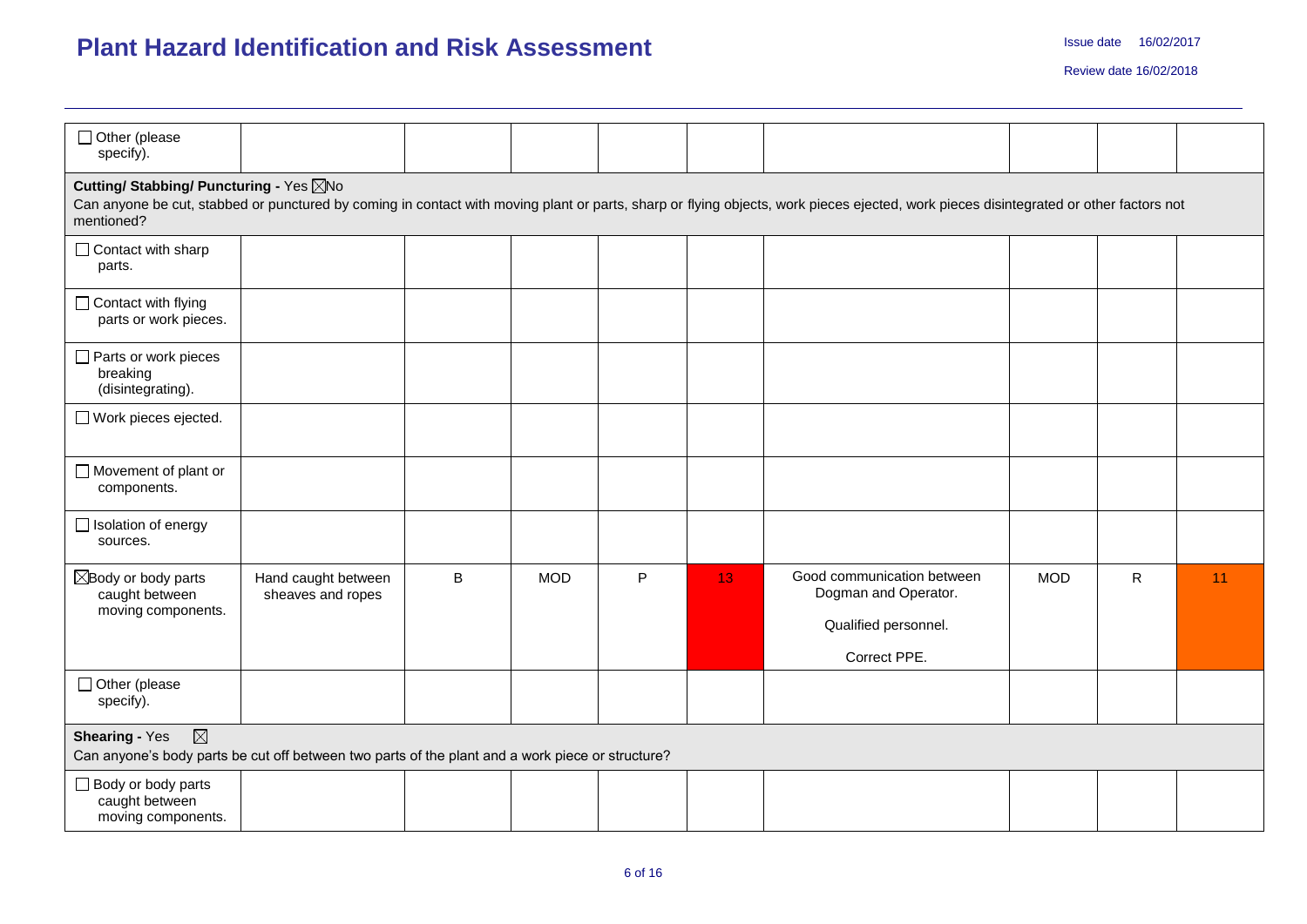| $\Box$ Isolation of energy<br>sources.                                                                                                             |                                                 |              |              |   |    |                                                                                                              |              |              |    |  |  |  |  |
|----------------------------------------------------------------------------------------------------------------------------------------------------|-------------------------------------------------|--------------|--------------|---|----|--------------------------------------------------------------------------------------------------------------|--------------|--------------|----|--|--|--|--|
| $\Box$ Body or body parts<br>shear when passing<br>structure.                                                                                      |                                                 |              |              |   |    |                                                                                                              |              |              |    |  |  |  |  |
| Striking - $\boxtimes$ No<br>Can anyone be struck by moving objects due to plant or surfaces of the plant, or material handled by plant operation? |                                                 |              |              |   |    |                                                                                                              |              |              |    |  |  |  |  |
| ⊠Uncontrolled or<br>unexpected<br>movement of plant<br>(warning sirens<br>required).                                                               | Slewing into<br>equipment.                      | $\, {\bf B}$ | $\mathbb S$  | P | 22 | Qualified Dogman.<br>Spotters in place.                                                                      | S            | R            | 16 |  |  |  |  |
| ⊠Uncontrolled or<br>unexpected<br>movement of<br>components or<br>material (warning<br>sirens required).                                           | Load dropping or<br>swinging into<br>something. | B            | <b>MAJOR</b> | P | 19 | Qualified personnel.<br>Correct PPE.<br>Spotters in place.<br>Designated work area.<br>All workers read JSA. | <b>MAJOR</b> | $\mathsf{R}$ | 14 |  |  |  |  |
| ⊠Moving objects due to<br>parts or work pieces<br>breaking<br>(disintegrating).                                                                    | Load dropping or<br>swinging into<br>something. | B            | <b>MAJOR</b> | P | 19 | Qualified personnel.<br>Correct PPE.<br>Spotters in place.<br>Designated work area.<br>All workers read JSA. | <b>MAJOR</b> | $\mathsf{R}$ | 14 |  |  |  |  |
| □ Work materials<br>protruding into travel<br>path of Plant.                                                                                       |                                                 |              |              |   |    |                                                                                                              |              |              |    |  |  |  |  |
| Normal movement of<br>plant.                                                                                                                       |                                                 |              |              |   |    |                                                                                                              |              |              |    |  |  |  |  |
| $\Box$ Isolation of energy<br>sources.                                                                                                             |                                                 |              |              |   |    |                                                                                                              |              |              |    |  |  |  |  |
| □ Other (please<br>specify).                                                                                                                       |                                                 |              |              |   |    |                                                                                                              |              |              |    |  |  |  |  |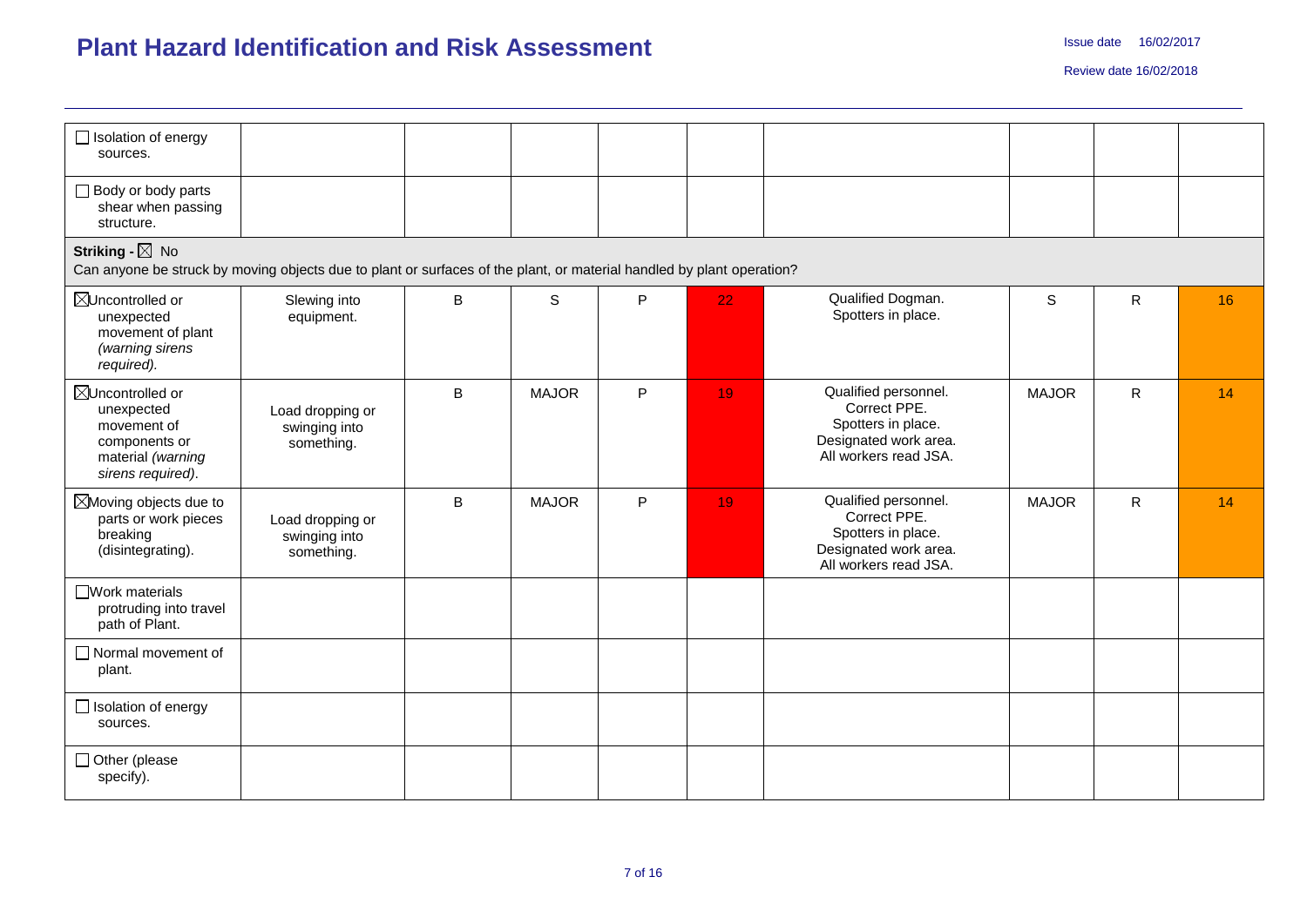| Electricity (Shock or burns) Contact - $\boxtimes$ No<br>conductors, lack of isolation procedures or the factors not mentioned?                     |                                                              |   |              |   |    | Can anyone be injured by electrical shock or burnt due to damaged or poorly maintained leads or switches, water near electrical equipment, working near or contact with live electrical |   |    |    |
|-----------------------------------------------------------------------------------------------------------------------------------------------------|--------------------------------------------------------------|---|--------------|---|----|-----------------------------------------------------------------------------------------------------------------------------------------------------------------------------------------|---|----|----|
| □ Contact via damaged<br>or poorly maintained<br>electrical leads and<br>cables.                                                                    |                                                              |   |              |   |    |                                                                                                                                                                                         |   |    |    |
| □ Overloading of<br>electrical circuits.                                                                                                            |                                                              |   |              |   |    |                                                                                                                                                                                         |   |    |    |
| □ Isolation of electrical<br>energy sources.                                                                                                        |                                                              |   |              |   |    |                                                                                                                                                                                         |   |    |    |
| $\boxtimes$ Contact with or<br>proximity to live<br>electrical conductors.                                                                          | Load and or boom<br>coming in contact with<br>overhead wires | B | S            | P | 22 | Competent operator / dogman.<br>Correct slinging of loads.<br>PPE to be worn.<br>Effictive communication.                                                                               | S | R. | 16 |
| Contact via damaged<br>electrical control<br>devices.                                                                                               |                                                              |   |              |   |    |                                                                                                                                                                                         |   |    |    |
| $\Box$ Contact via water<br>entry.                                                                                                                  |                                                              |   |              |   |    |                                                                                                                                                                                         |   |    |    |
| $\Box$ Other (please<br>specify).                                                                                                                   |                                                              |   |              |   |    |                                                                                                                                                                                         |   |    |    |
| Explosion/Fire - Yes ⊠No<br>Can anyone be injured by an explosion of gas, vapors, liquids, dusts or other substances, triggered by plant operation? |                                                              |   |              |   |    |                                                                                                                                                                                         |   |    |    |
| □ Ignition of flammable<br>atmosphere initiated<br>by the plant.                                                                                    |                                                              |   |              |   |    |                                                                                                                                                                                         |   |    |    |
| $\Box$ Ignition of flammable<br>atmosphere initiated<br>by material.                                                                                |                                                              |   |              |   |    |                                                                                                                                                                                         |   |    |    |
| $\boxtimes$ Ignition of flammable<br>material by the plant.                                                                                         | Fire somewhere on<br>machine.                                | B | <b>MAJOR</b> | P | 19 | Fire extinguisher (Test & Tag).<br>Good housekeeping.                                                                                                                                   | M | R  | 14 |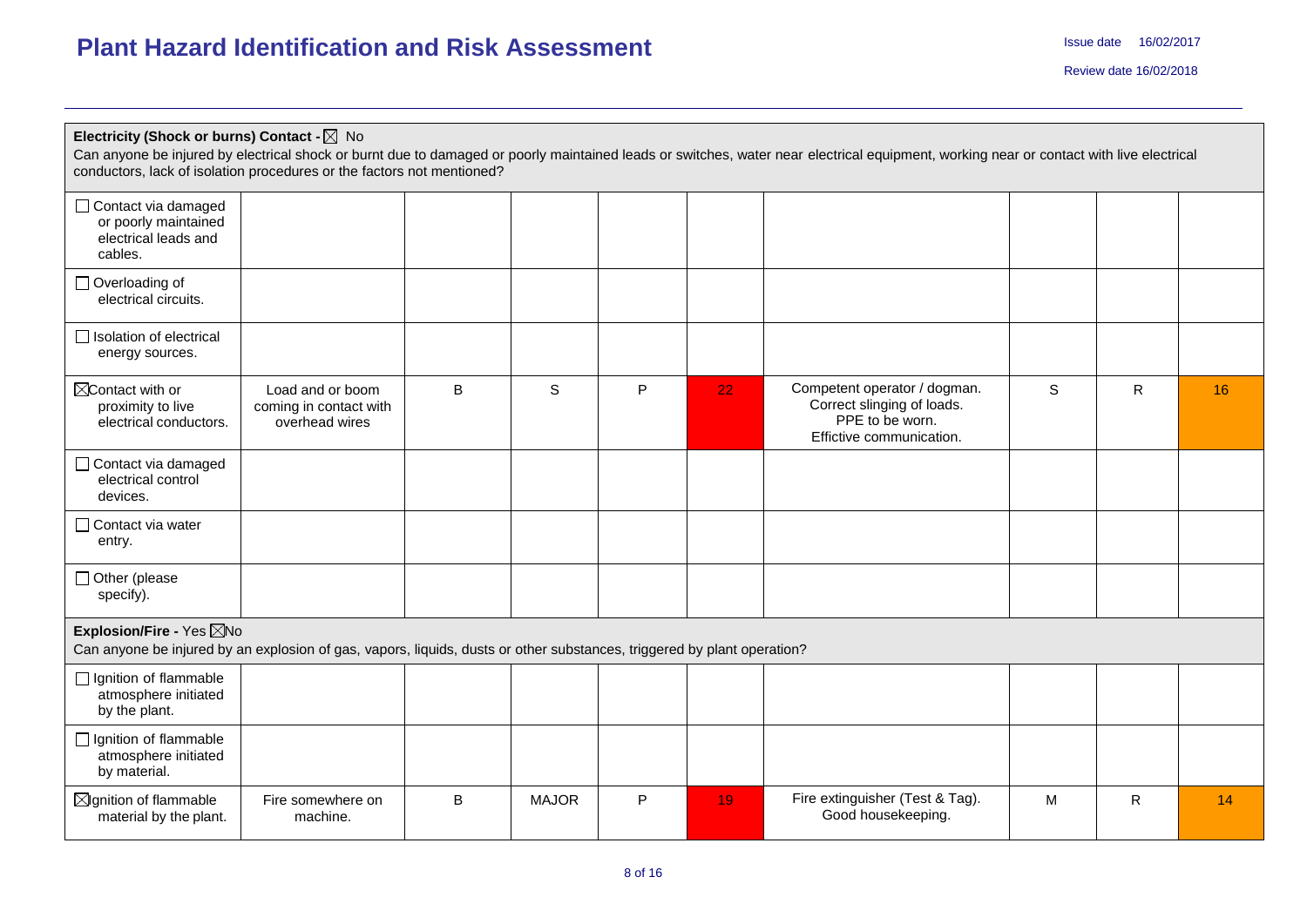| $\Box$ Ignition of flammable<br>material by the<br>process.                                                                                                      |                                              |                |              |   |    |                                                                              |   |              |    |  |  |  |  |
|------------------------------------------------------------------------------------------------------------------------------------------------------------------|----------------------------------------------|----------------|--------------|---|----|------------------------------------------------------------------------------|---|--------------|----|--|--|--|--|
| $\Box$ Other (please specify)<br>Housekeeping.                                                                                                                   |                                              |                |              |   |    |                                                                              |   |              |    |  |  |  |  |
| Slips/ Trips/ Falls - Yes ZNo<br>Can anyone using the plant or in the vicinity of the plant, slip, trip or fall due to the working environment or other factors? |                                              |                |              |   |    |                                                                              |   |              |    |  |  |  |  |
| ⊠Uneven or slippery<br>work or access<br>surfaces entering or<br>exiting the plant.                                                                              | Fall over objects.                           | B              | <b>MAJOR</b> | P | 19 | Good spoil removal.                                                          | M | $\mathsf{R}$ | 14 |  |  |  |  |
| ⊠Housekeeping<br>hazards produced by<br>the plant.                                                                                                               | Slip on wet ground.                          | B              | <b>MAJOR</b> | P | 19 | Clean pad / dry pad.                                                         | M | $\mathsf{R}$ | 14 |  |  |  |  |
| Material ejected or<br>falling from the plant.                                                                                                                   |                                              |                |              |   |    |                                                                              |   |              |    |  |  |  |  |
| $\Box$ Inadequate work<br>platforms (size,<br>location, fall<br>protection).                                                                                     |                                              |                |              |   |    |                                                                              |   |              |    |  |  |  |  |
| ⊠Access (ladders,<br>stairs, walkways) to<br>and from the plant.                                                                                                 | Accessing Machine<br><b>Deck</b>             | $\overline{B}$ | <b>MAJOR</b> | P | 19 | 3 points of contact                                                          | M | $\mathsf{R}$ | 14 |  |  |  |  |
| $\boxtimes$ Lack of guardrails or<br>fall protection.                                                                                                            | Falling off machine<br>when doing pre-start. | B              | <b>MAJOR</b> | P | 19 | Exercise vigilance when doing pre-<br>start and maintain 3 points of contact | M | R            | 14 |  |  |  |  |
| □ Collapse of the<br>supporting structure.                                                                                                                       |                                              |                |              |   |    |                                                                              |   |              |    |  |  |  |  |
| $\Box$ Other (please<br>specify).                                                                                                                                |                                              |                |              |   |    |                                                                              |   |              |    |  |  |  |  |
| High Pressure Fluid - Yes XNo<br>Can anyone come into contact with fluids under high pressure, due to failure or misuse of the plant?                            |                                              |                |              |   |    |                                                                              |   |              |    |  |  |  |  |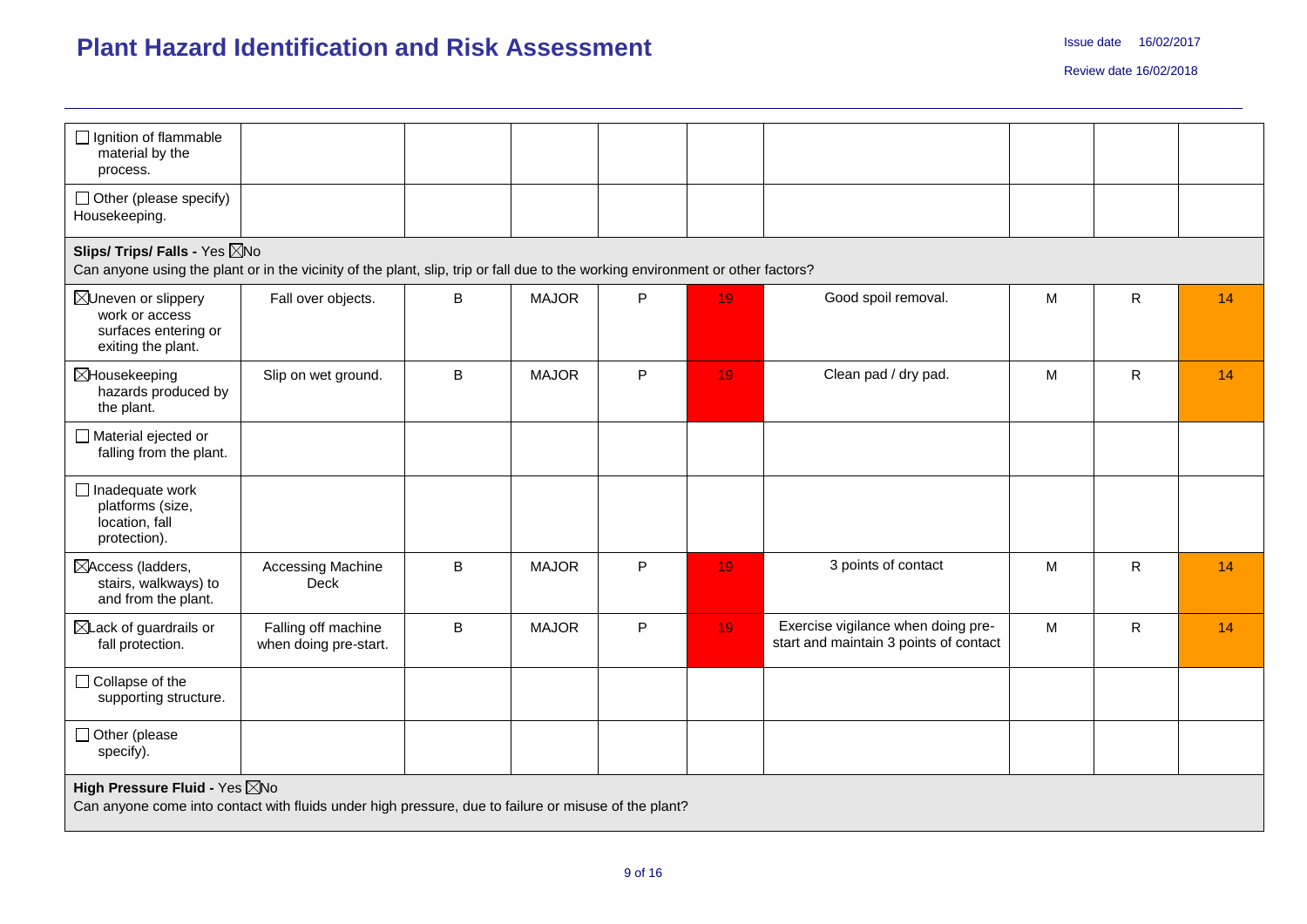| $\Box$ Contact with fluids or<br>gas under pressure<br>as part of normal<br>operation.                                                             |                                           |         |              |   |                 |                                                                                                                                                                                                   |   |              |    |
|----------------------------------------------------------------------------------------------------------------------------------------------------|-------------------------------------------|---------|--------------|---|-----------------|---------------------------------------------------------------------------------------------------------------------------------------------------------------------------------------------------|---|--------------|----|
| $\boxtimes$ Contact with fluids or<br>gas under pressure<br>due to failure.                                                                        | Hydraulic lines may<br>burst              | B       | <b>MAJOR</b> | P | 13 <sub>1</sub> | Ensure hydraulic lines have been<br>de-energized before working on<br>them. Personnel to stay clear of<br>hydraulic lines where possible.                                                         | M | $\mathsf{R}$ | 14 |
| $\Box$ Contact with fluids or<br>gas under pressure<br>due to misuse.                                                                              |                                           |         |              |   |                 |                                                                                                                                                                                                   |   |              |    |
| $\Box$ Striking due to<br>severed high<br>pressure<br>hoses/couplings.                                                                             |                                           |         |              |   |                 |                                                                                                                                                                                                   |   |              |    |
| $\Box$ Stored energy in<br>machine systems /<br>accumulators<br>counterweights.                                                                    | Hydraulic lines,<br>Counterweight falling | B       | <b>MAJOR</b> | P | 13              | Ensure hydraulic lines have been<br>de-energised before working on<br>them. Personnel to stay clear of<br>hydraulic lines where possible.<br>Ensure counterweight bolts are tight<br>at pre-start | M | $\mathsf{R}$ | 11 |
| $\Box$ Isolation and bleeding<br>of pressure energy<br>sources.                                                                                    |                                           |         |              |   |                 |                                                                                                                                                                                                   |   |              |    |
| □ Other (please<br>specify).                                                                                                                       |                                           |         |              |   |                 |                                                                                                                                                                                                   |   |              |    |
| Plant rolling over/ through limits - Yes $\boxtimes$ No<br>Can this item of plant roll or tip over due to operating over specified working limits? |                                           |         |              |   |                 |                                                                                                                                                                                                   |   |              |    |
| $\boxtimes$ Tip over hazard.                                                                                                                       | Machine tipping over.                     | B       | <b>MAJOR</b> | P | 19              | Platform certificates in place.<br>Qualified operator.                                                                                                                                            | M | R            | 14 |
| $\boxtimes$ Correct qualifications<br>of operator.                                                                                                 | Machine tipping over.                     | $\sf B$ | <b>MAJOR</b> | P | 19              | Qualified operator.                                                                                                                                                                               | M | $\mathsf{R}$ | 14 |
| Working environment and ergonomics - Yes $\boxtimes$ No<br>human behavior, poor lighting or others factors not mentioned?                          |                                           |         |              |   |                 | Can anyone be injured due to seating design, repetitive body movement or posture, excessive effort, poor workplace or plant design causing mental or physical stress, lack of consideration for   |   |              |    |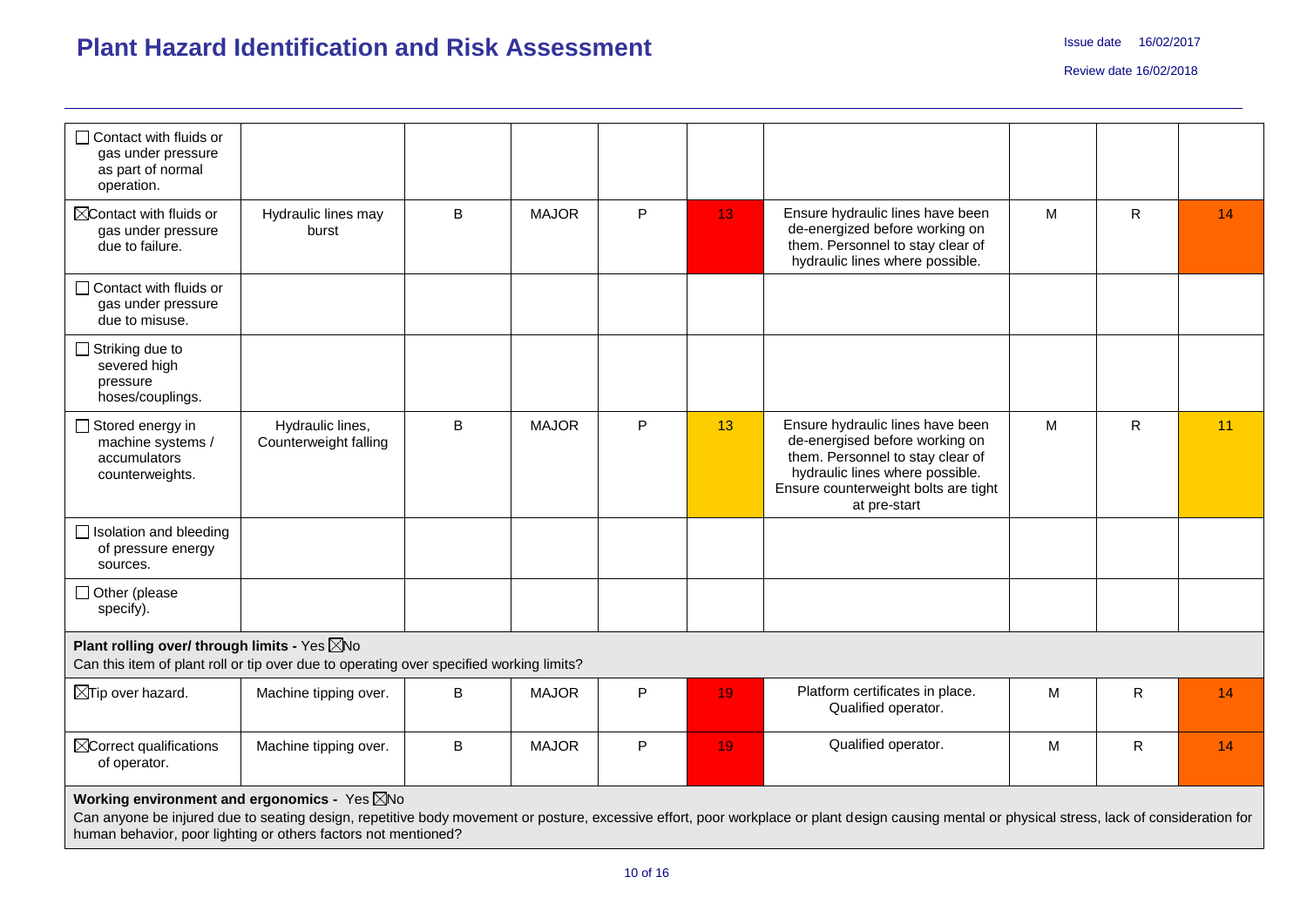| $\Box$ Inadequate lighting<br>levels.                                       |                                            |         |              |           |    |                                                                                                                            |   |              |    |
|-----------------------------------------------------------------------------|--------------------------------------------|---------|--------------|-----------|----|----------------------------------------------------------------------------------------------------------------------------|---|--------------|----|
| □ Glare from artificial<br>light.                                           |                                            |         |              |           |    |                                                                                                                            |   |              |    |
| □ Glare from natural<br>light.                                              |                                            |         |              |           |    |                                                                                                                            |   |              |    |
| Placement and<br>identification of<br>controls.                             |                                            |         |              |           |    |                                                                                                                            |   |              |    |
| □ Seating design or<br>seating location.                                    |                                            |         |              |           |    |                                                                                                                            |   |              |    |
| $\boxtimes$ Human error or<br>behaviour aspects<br>(Human factors).         | Machine tipping over,<br>Structual failure | $\circ$ | <b>MAJOR</b> | P         | 19 | Operator to work within the safe<br>work limits of the crane as<br>determined by the load chart and<br>operators handbook. | M | $\mathsf{R}$ | 14 |
| Manual handling<br>tasks associated with<br>the plant.                      | Installation of boom<br>and counterweights | B       | <b>MOD</b>   | ${\sf P}$ | 13 | Correct manual handling procedures                                                                                         | M | $\mathsf{R}$ | 11 |
| □ Cramped or restricted<br>work spaces<br>(particularly for<br>maintenance. |                                            |         |              |           |    |                                                                                                                            |   |              |    |
| □ Noise levels.                                                             |                                            |         |              |           |    |                                                                                                                            |   |              |    |
|                                                                             |                                            |         |              |           |    |                                                                                                                            |   |              |    |
| $\Box$ Vibration.                                                           |                                            |         |              |           |    |                                                                                                                            |   |              |    |
| Rain or moisture.                                                           |                                            |         |              |           |    |                                                                                                                            |   |              |    |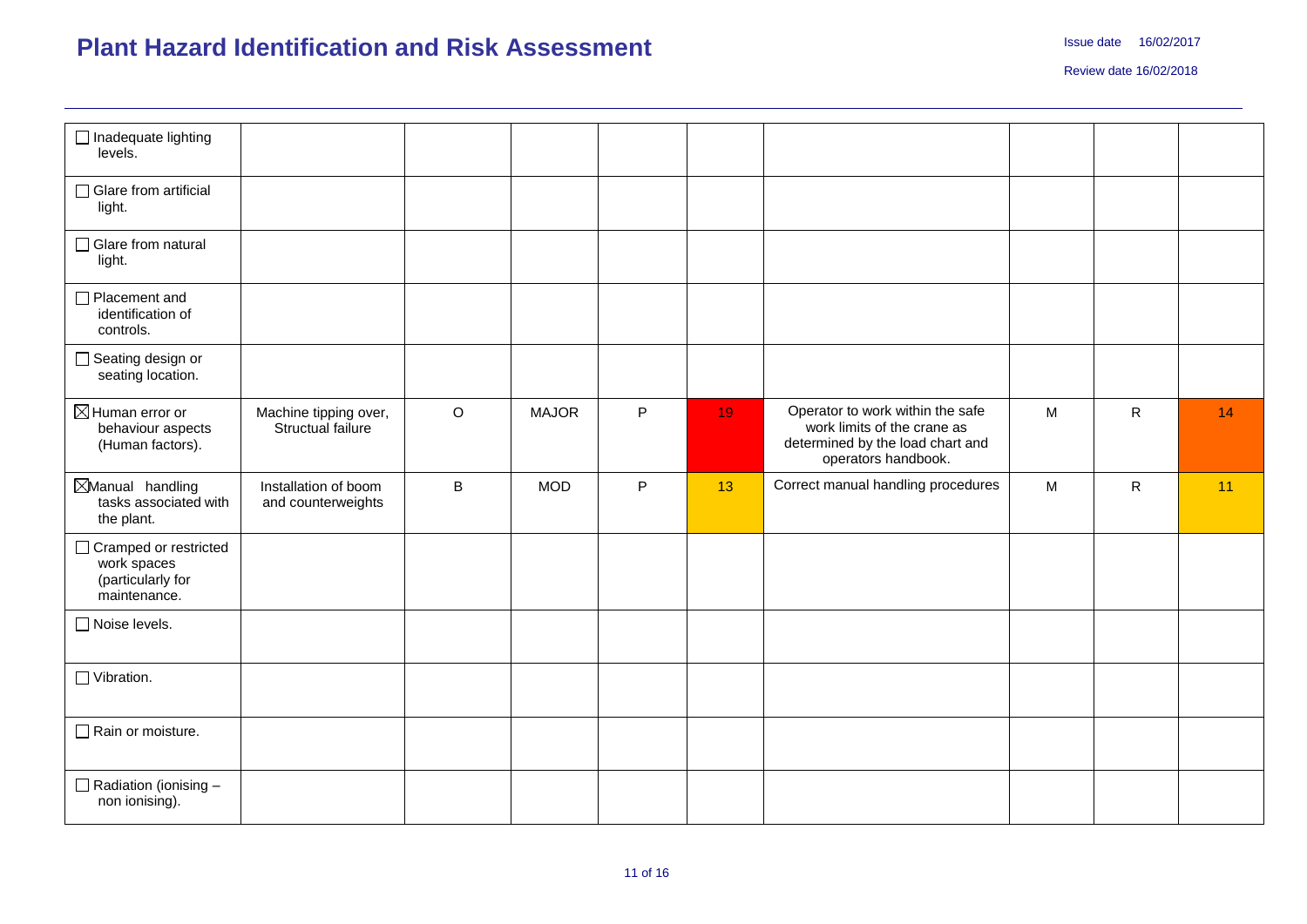| $\Box$ Biological.                                                                  |                                                          |              |             |             |    |                                                                                                                   |             |              |    |
|-------------------------------------------------------------------------------------|----------------------------------------------------------|--------------|-------------|-------------|----|-------------------------------------------------------------------------------------------------------------------|-------------|--------------|----|
| ⊠Location of plant in<br>the workplace.                                             | Movement into areas of<br>low visibility to<br>Operator. | $\mathsf B$  | $\mathsf S$ | $\mathsf P$ | 22 | Spotters / Dogman.<br>Qualified Operator.<br>Good housekeeping.<br>Clean work area.                               | $\mathsf S$ | $\mathsf{R}$ | 16 |
| $\Box$ Other (please specify)<br>Heat and UV radiation.                             |                                                          |              |             |             |    |                                                                                                                   |             |              |    |
| Other Hazards - Yes<br>Can anyone be injured or suffer ill health from exposure to: | No $\not\boxtimes$                                       |              |             |             |    |                                                                                                                   |             |              |    |
| □Chemicals.                                                                         |                                                          |              |             |             |    |                                                                                                                   |             |              |    |
| □Toxic Gases.                                                                       |                                                          |              |             |             |    |                                                                                                                   |             |              |    |
| $\Box$ Vapours.                                                                     |                                                          |              |             |             |    |                                                                                                                   |             |              |    |
| $\Box$ Fumes.                                                                       |                                                          |              |             |             |    |                                                                                                                   |             |              |    |
| Condition and suitability of plant                                                  |                                                          |              |             |             |    |                                                                                                                   |             |              |    |
| $\Box$ Age and condition.                                                           |                                                          |              |             |             |    |                                                                                                                   |             |              |    |
| $\boxtimes$ Service and<br>maintenance history.                                     | Poor service history.                                    | $\, {\sf B}$ | <b>MOD</b>  | P           | 13 | Serviced as stated by manufacturers<br>specifications.<br>Electrical limit switches working and<br>in good order. | <b>MOD</b>  | $\mathsf{R}$ | 11 |
| Frequency of use<br>(high or low use or<br>inappropriate duty<br>cycle).            |                                                          |              |             |             |    |                                                                                                                   |             |              |    |
| □ Not fit for purpose.                                                              |                                                          |              |             |             |    |                                                                                                                   |             |              |    |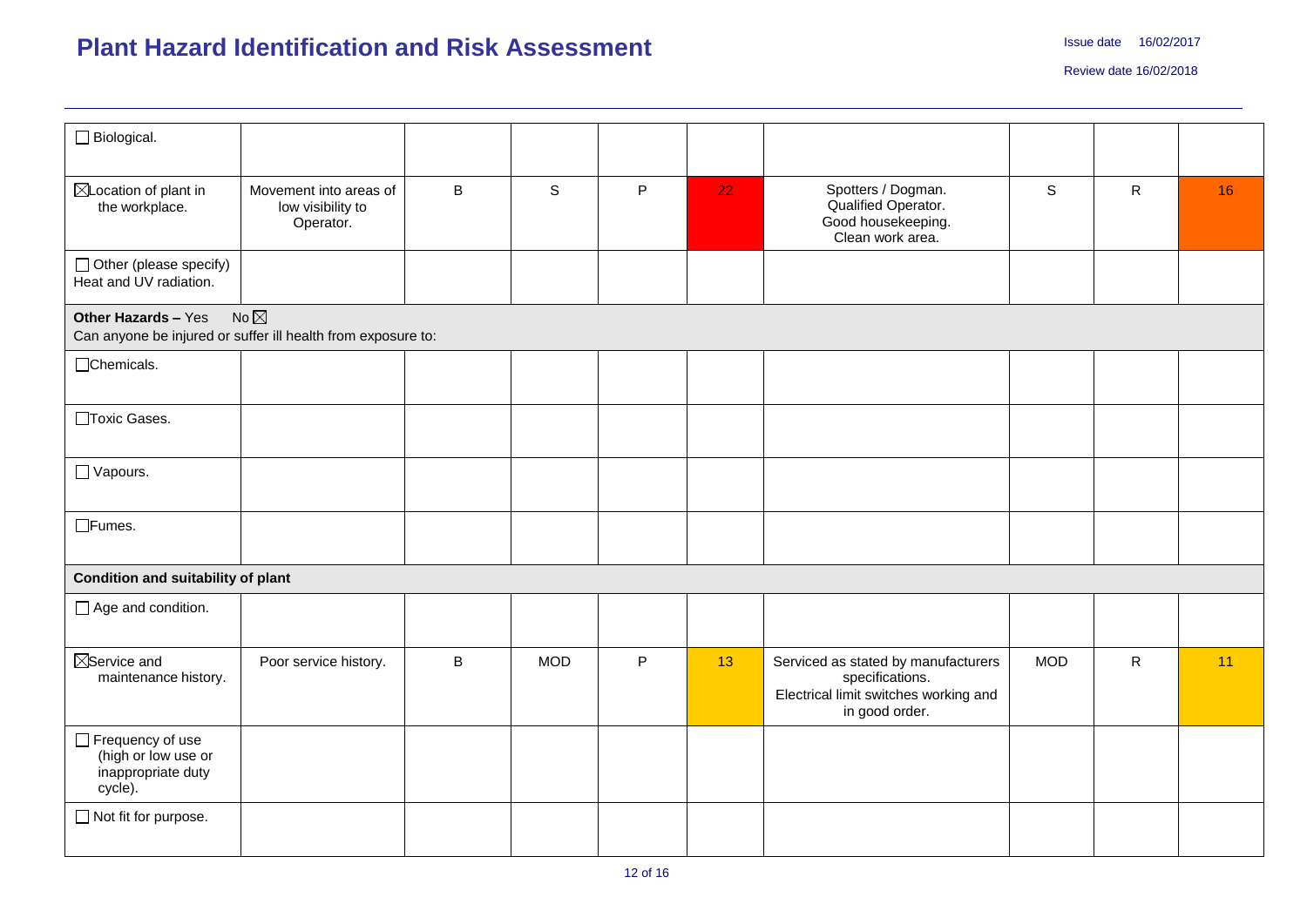| $\Box$ Unsuitable<br>accessories/fittings.                            |                                |   |            |           |    |                                                                                                                   |            |              |    |
|-----------------------------------------------------------------------|--------------------------------|---|------------|-----------|----|-------------------------------------------------------------------------------------------------------------------|------------|--------------|----|
| $\Box$ Inability to apply<br>isolation/lock out<br>devices.           |                                |   |            |           |    |                                                                                                                   |            |              |    |
| ⊠Accessories in unsafe<br>condition.                                  | Anti-Two-Block not<br>working. | B | <b>MOD</b> | ${\sf P}$ | 13 | Serviced as stated by manufacturers<br>specifications.<br>Electrical limit switches working and<br>in good order. | <b>MOD</b> | $\mathsf{R}$ | 11 |
| $\Box$ Use in arduous<br>environment.                                 |                                |   |            |           |    |                                                                                                                   |            |              |    |
| $\Box$ Modification from<br>original design.                          |                                |   |            |           |    |                                                                                                                   |            |              |    |
| Other (please<br>specify).                                            |                                |   |            |           |    |                                                                                                                   |            |              |    |
| System of work relating to the plant                                  |                                |   |            |           |    |                                                                                                                   |            |              |    |
| $\Box$ Emergency<br>procedures relating<br>to the plant.              |                                |   |            |           |    |                                                                                                                   |            |              |    |
| <b>X</b> Communication<br>systems associated<br>with plant operation. | Horn not working.              | B | <b>MOD</b> | P         | 13 | Horn operational.                                                                                                 | <b>MOD</b> | $\mathsf{R}$ | 11 |
| <b>X</b> Communication<br>methods with plant<br>operation.            | Fogged up windows.             | B | <b>MOD</b> | P         | 13 | Windows cleaning regularly.                                                                                       | <b>MOD</b> | $\mathsf{R}$ | 11 |
| $\Box$ Use of Permit to Work<br>system.                               |                                |   |            |           |    |                                                                                                                   |            |              |    |
| $\Box$ Start up and shut<br>down procedures.                          |                                |   |            |           |    |                                                                                                                   |            |              |    |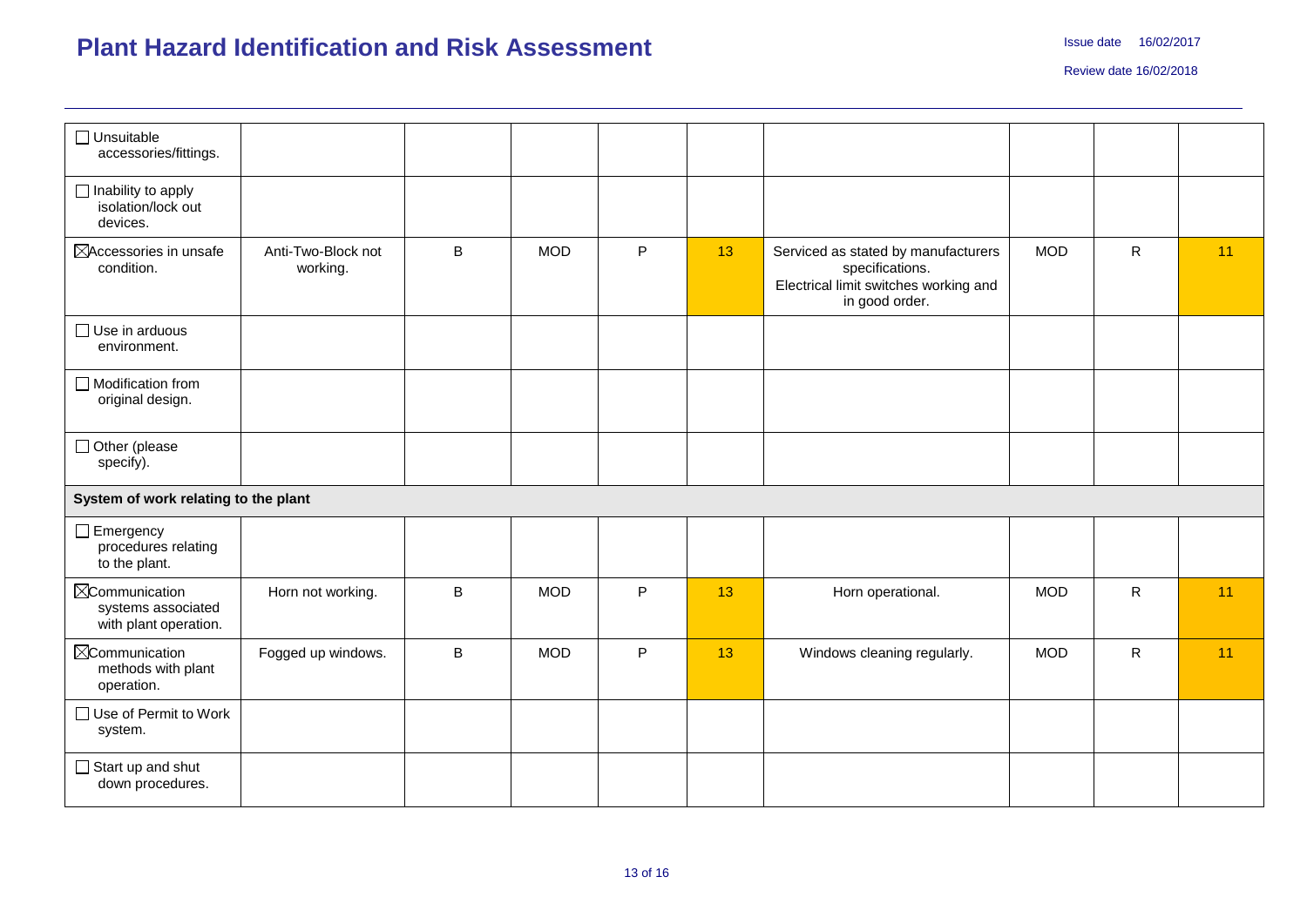| $\boxtimes$ Secure against<br>unauthorised<br>use/access. | Access unauthorised.                                      | B | <b>MAJOR</b> | P | 19 | Isolated after work.<br>Machine locked up.<br>Keys hidden.                          | <b>MAJOR</b> | R | 14 |
|-----------------------------------------------------------|-----------------------------------------------------------|---|--------------|---|----|-------------------------------------------------------------------------------------|--------------|---|----|
| □ Storage or restoration<br>to service<br>requirements.   |                                                           |   |              |   |    |                                                                                     |              |   |    |
| $\Box$ Other (please<br>specify).                         |                                                           |   |              |   |    |                                                                                     |              |   |    |
| <b>Environmental issues causes failure</b>                |                                                           |   |              |   |    |                                                                                     |              |   |    |
| $\boxtimes$ Inclement weather<br>causes issues.           | Bad weather causing<br>poor vision and<br>swinging loads. | B | $\mathbf S$  | P | 22 | No work in unsuitable weather as<br>per specified in CKE2500-2<br>operation manual. | S            | R | 16 |
| $\Box$ Wind fowls cables<br>and snags or breaks<br>cable. |                                                           |   |              |   |    |                                                                                     |              |   |    |
| $\Box$ Water impairs<br>operation.                        |                                                           |   |              |   |    |                                                                                     |              |   |    |
| $\boxtimes$ Wind speed exceeds<br>recommended limit.      | Bad weather causing<br>poor vision and<br>swinging loads. | B | S            | P | 22 | No work in unsuitable weather as<br>per specified in CKE2500-2<br>operation manual. | S            | R | 16 |
| $\Box$ Other (please specify)                             |                                                           |   |              |   |    |                                                                                     |              |   |    |

Are all identified risks controlled to as low as reasonably practicable? YES: Or NO: If No, list **Additional controls** required on next page

| Completed by: | Contact details: |  |
|---------------|------------------|--|
| Reviewed by:  | Contact details: |  |

I have reviewed the Farrellys Construction Services Conventional Crawler Crane Risk Assessment and have had the opportunity to comment and make changes as I thought necessary.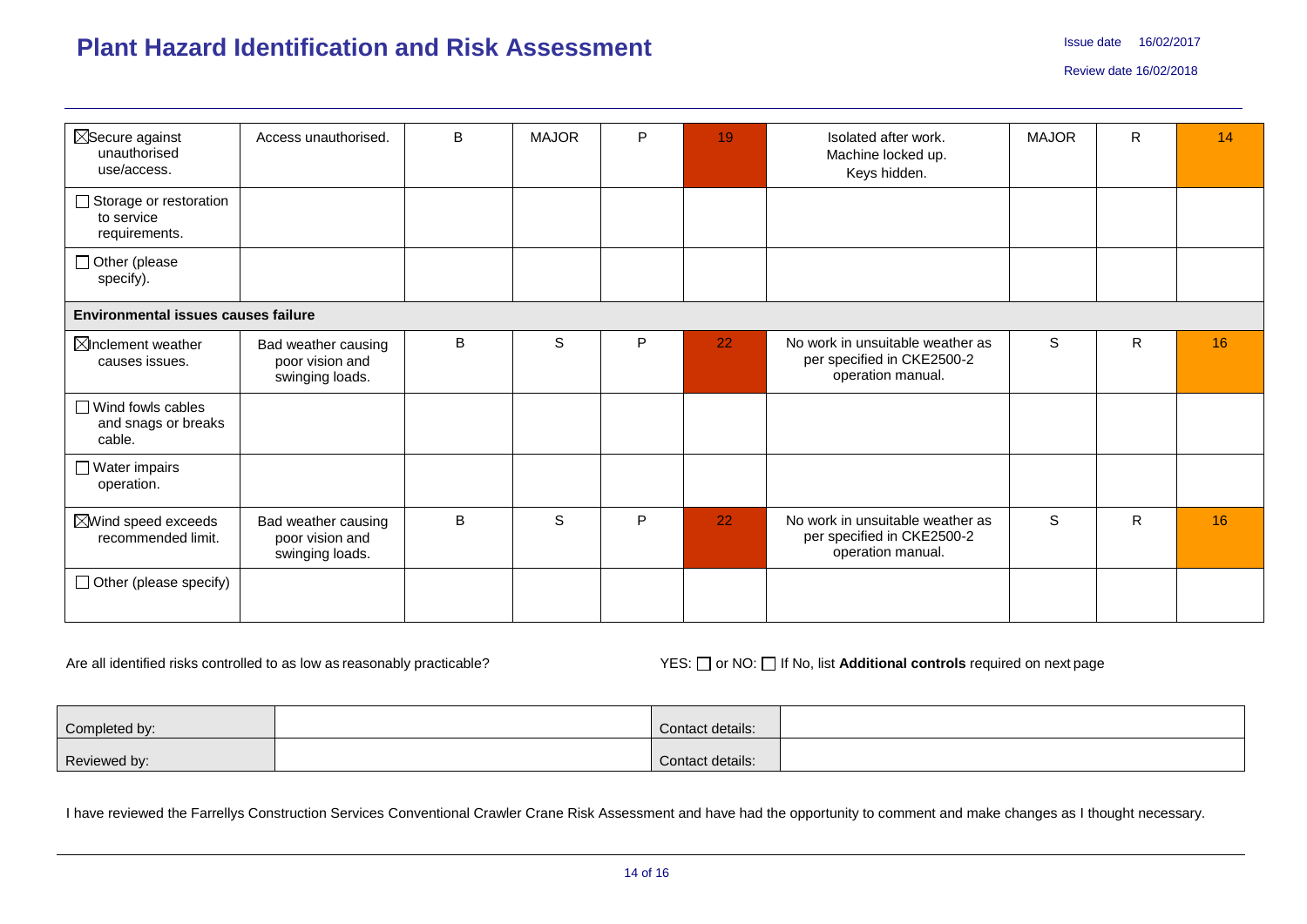| Name: | Position description: | Signature: | Date: | Company: |
|-------|-----------------------|------------|-------|----------|
|       |                       |            |       |          |
|       |                       |            |       |          |
|       |                       |            |       |          |
|       |                       |            |       |          |
|       |                       |            |       |          |
|       |                       |            |       |          |
|       |                       |            |       |          |
|       |                       |            |       |          |
|       |                       |            |       |          |
|       |                       |            |       |          |
|       |                       |            |       |          |